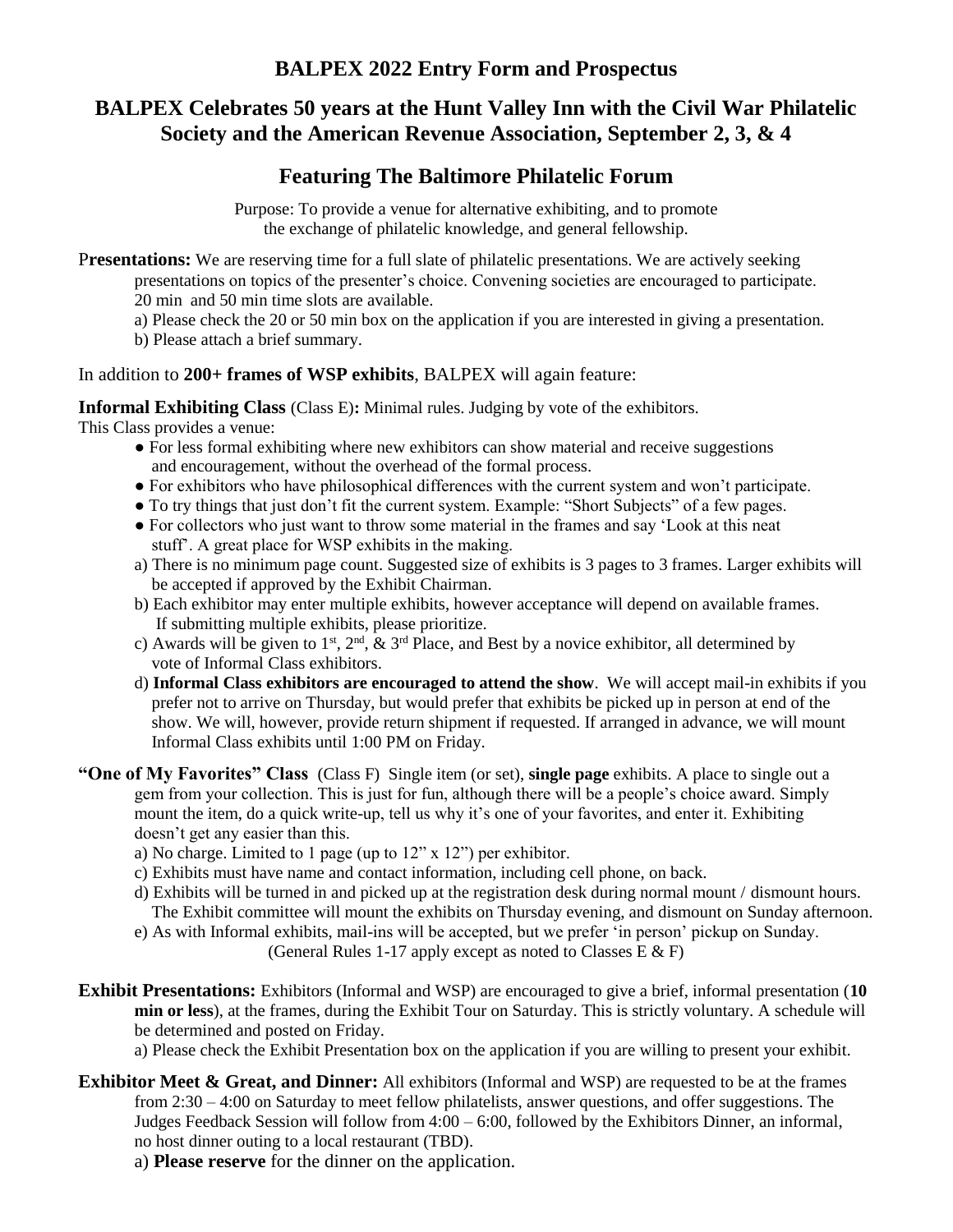# **BALPEX 2022 Exhibit Entry Form**

| Please enter this exhibit in the                                                                                                                                                                                                                                                                                                                              |                                              |  |
|---------------------------------------------------------------------------------------------------------------------------------------------------------------------------------------------------------------------------------------------------------------------------------------------------------------------------------------------------------------|----------------------------------------------|--|
| $\Box$ A) General Class 4 to 10 frames (WSP, Judged)                                                                                                                                                                                                                                                                                                          | Send completed application to:               |  |
| $\Box$ B) One Frame Class (WSP, Judged)                                                                                                                                                                                                                                                                                                                       | <b>BALPEX Entry</b>                          |  |
| $\Box$ C) 2 to 3 Frame Class (WSP, Judged)<br>$\square$ <b>D</b> ) Youth Class (WSP, Judged)                                                                                                                                                                                                                                                                  | <b>Richard Taschenberg</b><br>PO Box 401     |  |
| $\square$ E) Informal Class (Informal Judging by Exhibitors)                                                                                                                                                                                                                                                                                                  | Sykesville, MD 21784                         |  |
| $\Box$ F) One of My Favorites Class (single page only, Peoples Choice)                                                                                                                                                                                                                                                                                        | rtemd@earthlink.net                          |  |
| See cover page for description of Classes E & F                                                                                                                                                                                                                                                                                                               |                                              |  |
| Closing date for entries: Classes A, B, Class C, & Class D: August 1, 2022, Class E: August 19, Class F: September 2.                                                                                                                                                                                                                                         |                                              |  |
| Title:                                                                                                                                                                                                                                                                                                                                                        |                                              |  |
| <b>Number of frames</b> requested: Class E only: Number of pages $\&$ size if less than one frame:                                                                                                                                                                                                                                                            |                                              |  |
| Description for Program (be brief, may be edited as necessary):                                                                                                                                                                                                                                                                                               |                                              |  |
| Classes A, B, Class C, & Class D : Submit your Title Page & Synopsis electronically upon acceptance of the exhibit.                                                                                                                                                                                                                                           |                                              |  |
| All Classes : Submit Payment of all fees with the entry form.                                                                                                                                                                                                                                                                                                 |                                              |  |
| My exhibit will be delivered by: $\Box$ myself $\Box$ agent* $\Box$ Express mail $\Box$ Registered mail $\Box$ Commissioner                                                                                                                                                                                                                                   |                                              |  |
| My exhibit will be returned by: $\Box$ myself $\Box$ agent* $\Box$ Express mail                                                                                                                                                                                                                                                                               | $\Box$ Priority, Insured $\Box$ Commissioner |  |
| Class $E \&$ Class $F :$ Pick up by exhibitor or agent preferred.<br>The committee will NOT return any exhibit by Registered mail; the packaging requirements are too onerous.                                                                                                                                                                                |                                              |  |
|                                                                                                                                                                                                                                                                                                                                                               |                                              |  |
| Entry Fee: \$15.00 Class A (Multi-frame Judged), and Class B (Single Frame Judged)                                                                                                                                                                                                                                                                            | \$                                           |  |
| Frame Fees: \$10.00 / frame Classes A, B & Class C (2-3 Frame Judged); \$5.00 / frame Class E (Informal)                                                                                                                                                                                                                                                      | $\mathcal{S}$                                |  |
| Class $\bf{D}$ (Youth) & Class $\bf{F}$ (One of My Favorites) are free                                                                                                                                                                                                                                                                                        |                                              |  |
| Amount enclosed for Return postage if applicable<br>\$                                                                                                                                                                                                                                                                                                        |                                              |  |
| $\mathbb{S}$<br><b>Total:</b> Please make out check (in US funds drawn on a US bank) payable to <b>BALPEX</b> :                                                                                                                                                                                                                                               |                                              |  |
| Please reserve _______ places at the Saturday evening no host Exhibitors Dinner at a local restaurant TBD                                                                                                                                                                                                                                                     |                                              |  |
| If you do <b>not</b> want your name to appear in the program, please check here: $\Box$                                                                                                                                                                                                                                                                       |                                              |  |
| <b>Exhibit Presentations:</b> I am willing to give a short, informal talk about my exhibit, during the exhibit tour on Saturday: $\Box$                                                                                                                                                                                                                       |                                              |  |
| Traditional Presentations: We are calling for presentations. If you wish to present, please                                                                                                                                                                                                                                                                   |                                              |  |
|                                                                                                                                                                                                                                                                                                                                                               |                                              |  |
|                                                                                                                                                                                                                                                                                                                                                               |                                              |  |
|                                                                                                                                                                                                                                                                                                                                                               |                                              |  |
|                                                                                                                                                                                                                                                                                                                                                               |                                              |  |
| Phone number in the rare event you must be contacted:<br>Entries will be acknowledged upon receipt and checks deposited. Notices of acceptance/rejection may be sent in a timely<br>manner but no later than August 5, 2022.                                                                                                                                  |                                              |  |
| I am a member of: $\Box$ BPS $\Box$ The Civil War Philatelic Society $\Box$ The American Revenue Association<br>$\Box$ This is the first time I have exhibited at the national level (WSP show)                                                                                                                                                               |                                              |  |
| I, THE UNDERSIGNED, have read the rules and regulations and understand that it will be my responsibility to insure my<br>exhibit; and I will not hold the Baltimore Philatelic Society, Inc. any participating Society, The Baltimore Delta Hunt Valley<br>Inn and/or their officers, members, or employees liable for any loss of or damage to this exhibit: |                                              |  |
|                                                                                                                                                                                                                                                                                                                                                               | Date of this application:                    |  |

**Youth only:** Exhibitor, date of birth: \_\_\_\_\_\_\_\_\_\_\_\_\_ Signature of parent or guardian: \_\_\_\_\_\_\_\_\_\_\_\_\_\_\_\_\_\_\_\_\_\_\_\_\_\_\_\_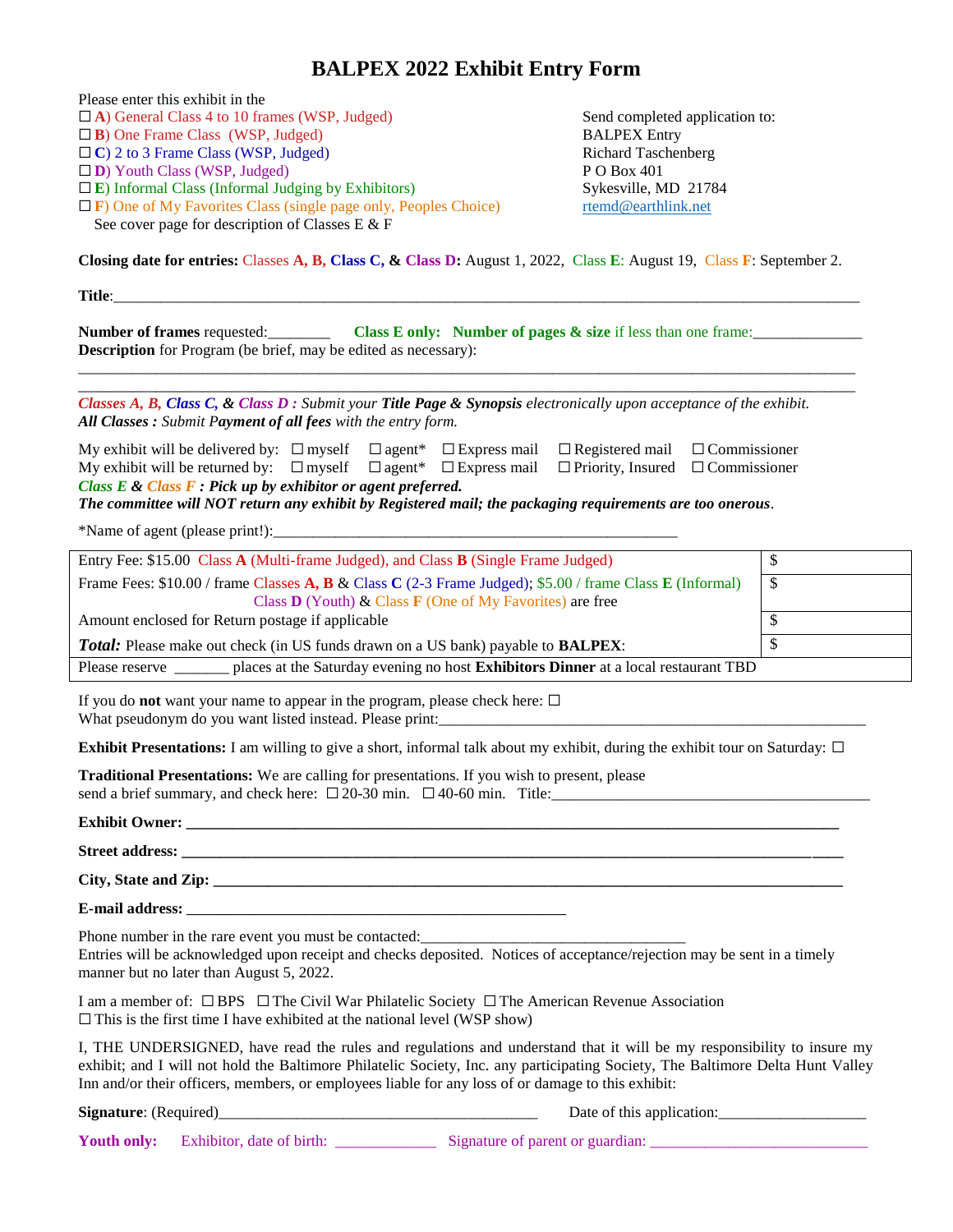## **BALPEX Awards**

**General Class** – Multi-frame Grand and Reserve Grand awards and an unlimited number of Large Gold, Gold, Large Vermeil, Vermeil, Large Silver, Silver, Silver-Bronze and Bronze.

**One-Frame Class** – Single Frame Grand award and an unlimited number of Large Gold, Gold, Large Vermeil, Vermeil, Large Silver, Silver, Silver-Bronze and Bronze.

**2 to 3 Frame Class** – Eligible for Multi-Frame Grand and Reserve Grand plus Best 2 Frame, Best 3 Frame, and an unlimited number of Large Gold, Gold, Large Vermeil, Vermeil, Large Silver, Silver, Silver-Bronze and Bronze.

**Informal Class** –  $1<sup>st</sup>$ ,  $2<sup>nd</sup>$ ,  $3<sup>rd</sup>$ , and Best by a novice (all by exhibitor vote)

**One of My Favorites Class** – People's choice award.

**PLUS** – many Special Awards

Multi-frame and Single Frame Grand winners are eligible to compete in APS Champion of Champions competitions.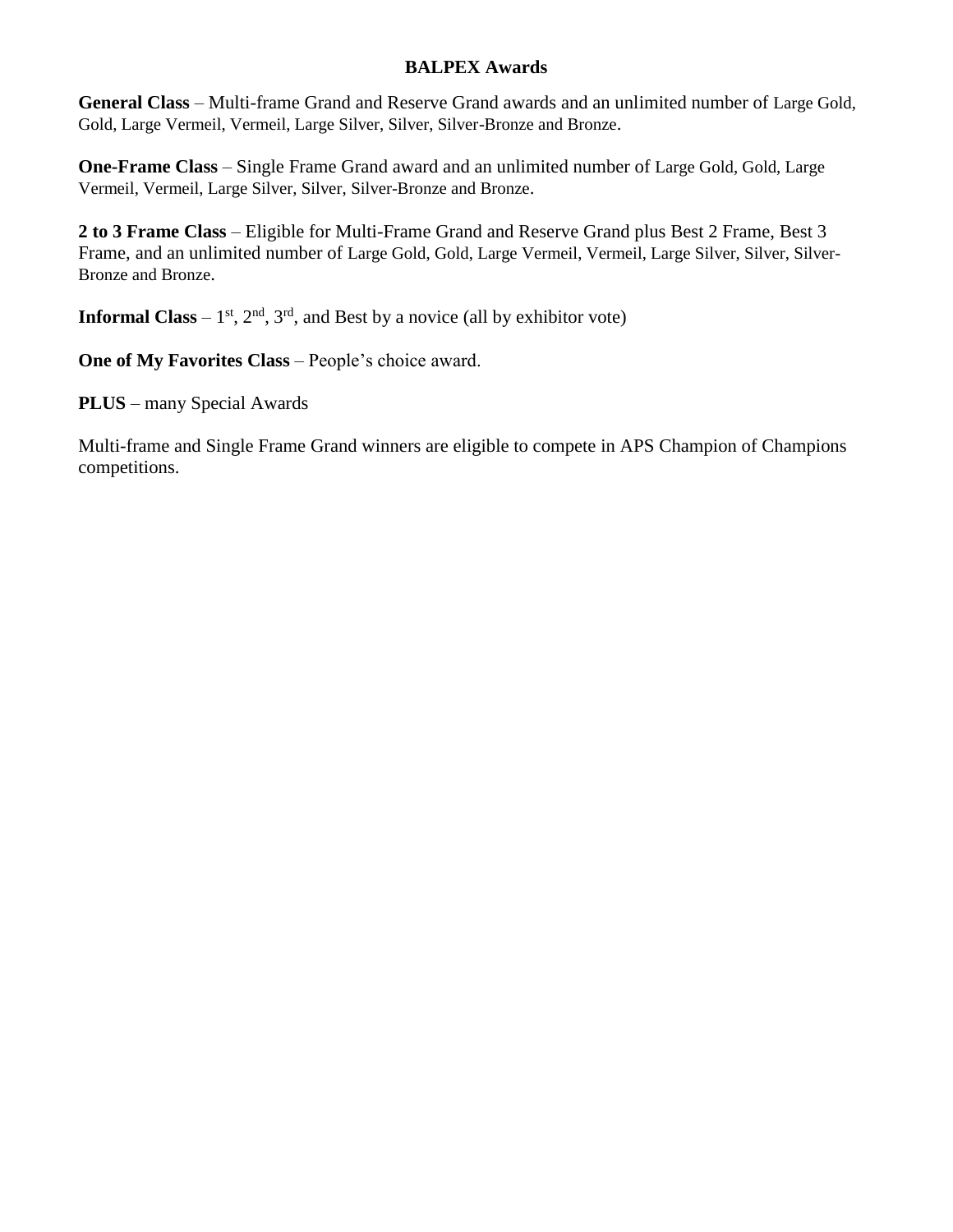# **BALPEX 2022**

An American Philatelic Society Accredited National Level Exhibition Sponsored by The Baltimore Philatelic Society, Inc.

**Prospectus and Entry Form Friday, Saturday and Sunday of Labor Day Weekend September 2, 3, & 4, 2022**

At the Delta Baltimore Hunt Valley Inn 245 Shawan Road, Hunt Valley, Maryland Exit 20E off I-83 north of I-695

| <b>Annual Conventions of:</b>       | <b>Judges</b> |
|-------------------------------------|---------------|
| Civil War Philatelic Society        | TBA           |
| <b>American Revenue Association</b> |               |

| <b>IMPORTANT DATES* * * IMPORTANT DATES</b> |                                                                                                                                               |  |
|---------------------------------------------|-----------------------------------------------------------------------------------------------------------------------------------------------|--|
| March 1, 2022                               | <b>BALPEX Open for Applications for all classes</b>                                                                                           |  |
| June 1, 2022                                | First e-mail to Judges with Title/Synopsis pages for classes A,B,C &D                                                                         |  |
| June $2 -$ July 31, 2022                    | Title/Synopsis pages e-mailed to Judges as received                                                                                           |  |
| August 1, 2022                              | Closing date for entries for classes A, B, C, $\&$ D (WSP judged)                                                                             |  |
|                                             | Last e-mail to Judges with Title/Synopsis pages for classes                                                                                   |  |
| August 19, 2022                             | Closing date for entries for classes E & F. Entries after Aug 4 may not<br>appear in Show Program. Class F entries accepted through Sept 3 if |  |
|                                             | space is available.                                                                                                                           |  |
| August 22, 2022                             | Earliest date for mailed in exhibits to arrive.                                                                                               |  |
| August 30, 2022                             | Latest date for mailed in exhibits to arrive                                                                                                  |  |
| Thursday, September 1, 2022                 | Exhibit mounting of all exhibit classes 4:00 to 7:00 pm                                                                                       |  |
| Friday, September 2, 2022                   | BALPEX opens at 10:00 am                                                                                                                      |  |
| Sunday, September 4, 2022                   | BALPEX Awards Presentation in Salon A at 9:00 am                                                                                              |  |
| Sunday, September 4, 2022                   | BALPEX closes at 3:00 pm. Exhibit dismount begins.                                                                                            |  |
| Tuesday, September 6, 2022                  | Mailing date for returned Mailed-in Exhibits.                                                                                                 |  |

## **Exhibition Classes:**

- **A. General Class** 4 frame minimum and 10 frame maximum.
- **B. One-Frame Class** Maximum of 20 exhibits accepted into this class. Preference given to exhibits from convening society members.
- **C. Two to Three frame exhibits** see rules for additional information
- **D. Youth Class -** Youth exhibits have a 1 frame minimum.
- **E. Informal Class** See cover page for additional information.
- **F. "One of My Favorites"** See cover page for additional information.

In an effort to increase exhibit participation, BALPEX encourages exhibits of two to three frames and alternative exhibits, by offering classes C, E and F. Special awards will be given.

## **Judging the Exhibition**

Each exhibit in the Exhibition classes A, B, C and D will be judged independently against accepted standards of philatelic achievement. The only direct competition between any of the exhibits will be for the Grand Awards and the Special Awards. The Jury has been asked to judge each exhibit separately and present to each exhibit in these Classes the Award that they believe it warrants. There are no limits on the number of awards that may be given at any level: Large Gold, Gold, Large Vermeil, Vermeil, Large Silver, Silver, Silver-Bronze and Bronze. Classes A, C & D are eligible for the Multi-frame Grand Award. The winner is invited to the C of C competition at GASS 2023

Each exhibit in the One-Frame Class will be judged independently using standards based on the current APS criteria.Eight levels of award are possible: Large Gold, Gold, Large Vermeil, Vermeil, Large Silver, Silver, Silver-Bronze and Bronze. The winner of the Single Frame Grand award is invited to the Single Frame Champion of Champion competition. Date and place to be announced.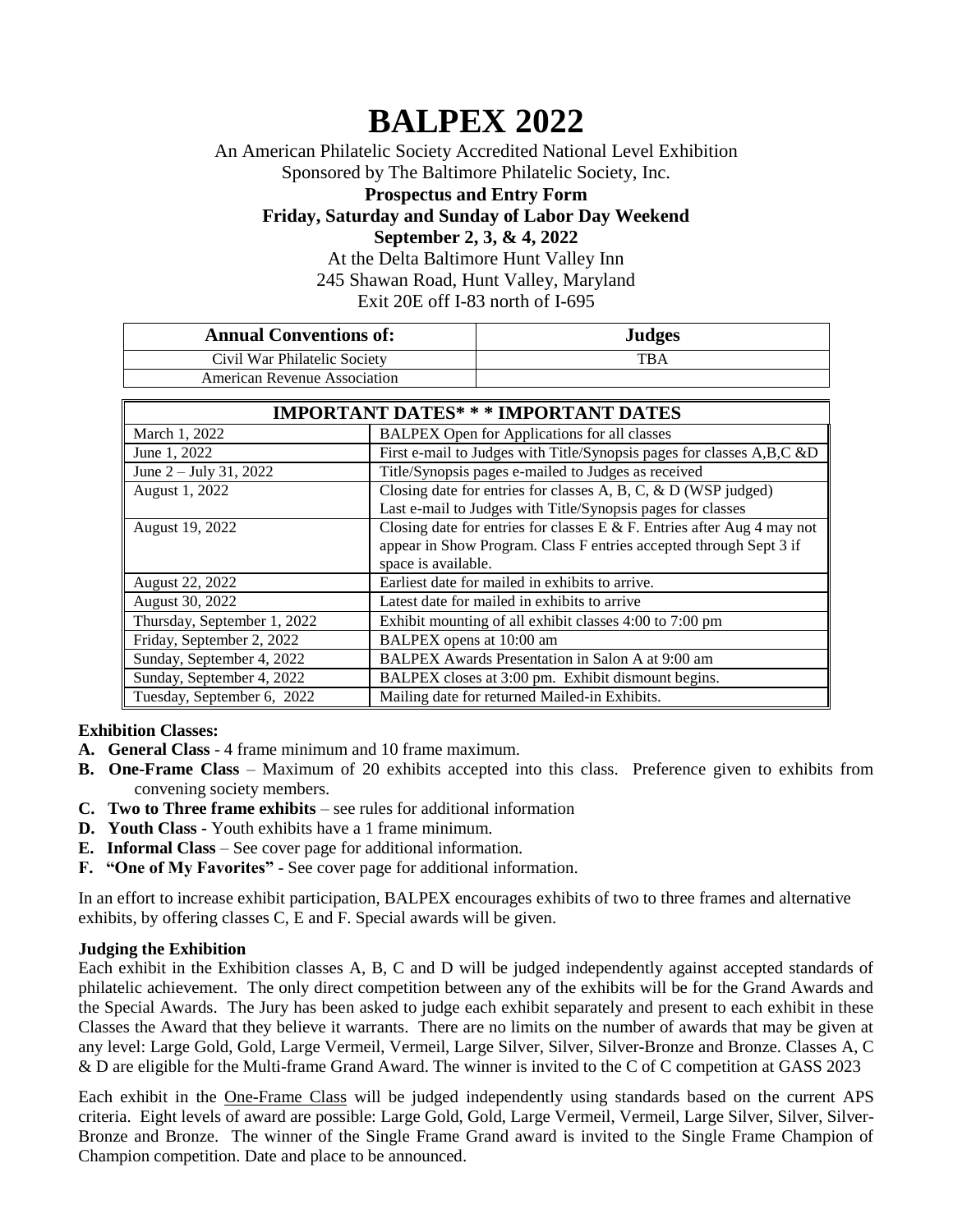## **Rules and Regulations**

1. BALPEX is open to all exhibitors who abide by the rules herein.

2. All material exhibited must be the bona fide property of the individual exhibitor or immediate family members.

3. The Exhibit Committee reserves the right to limit or refuse any exhibit at its discretion, and may reject any exhibit without giving reason. In such cases, refund of entry fee will be made.

4. Exhibits that have won the Grand Award at BALPEX, won the APS Champion of Champions, a FIP Grand Prix, or three (3) FIP Large Gold Medals are not eligible to enter. They may be invited to participate in the noncompetitive court of honor. You may request an invitation from the exhibit chairman.

5. For General Class, the minimum number of frames is 4. The maximum number of frames for an exhibit is 10. Use class C for 2 to 3 frames. For Class E: Minimum ½ frame, suggested maximum 3 frames. Larger accepted if approved by exhibits chairman.

6. Exhibitors may enter no more than (2) exhibits in the General Class, (2) exhibits in the One Frame Class, (2) exhibits in Class E, and (1) entry in Class F. Additional Class E  $&$  F entries may be accepted if approved by exhibits chairman.

7. Fees: **Classes A and B** (General and Single Frame WSP) **\$15 Entry fee per exhibit** plus **\$10 per frame. Class C** (2-3 frame): **\$10 per frame with no entry fee. Class D** (Youth): free. **Class E** (Informal): **\$5 per frame**. Fees are **payable in advance** (with the entry form). If return mailing is desired prepayment of the correct amount is required. Exhibits will be returned by Express Mail unless otherwise instructed by Exhibitor. *Registered Mail is NOT an option for return – this restriction was established 2004*. Payment for applications submitted by email must be mailed promptly to be received no later than August 8, 2022. In person pickup of **Informal Class and "Favorites" class is preferred.**

8. Exhibitor's names will appear in the program and will be used in conjunction with the presentation of awards, unless notified by the exhibitor on the entry form that a pseudonym is desired.

9. It is strongly recommended that the exhibitor provide by e-mail to [rtemd@earthlink.net](mailto:rmdrought@yahoo.com) the Title Page and/or Synopsis Page. The synopsis page should specify the title of the exhibit, the type of exhibit i.e. postal, revenue, thematic, etc. Neither the Title Page nor the Synopsis should identify the name of the exhibitor. See Closing Dates for entries in Important Dates. Rule 9 does not apply to Exhibit Classes E or F.

10. Exhibit pages, when mounted in the frames should not show the name of the owner.

11. Forgeries and counterfeits should be plainly identified, or the exhibit may be subject to downgrading or disqualification.

12. Pages will be displayed in Ameripex type frames, mounted in four (4) rows each holding four (4) pages up to 9"x12". Exhibit pages must be numbered on the back in sequential order, and enclosed in transparent sheet protectors. Exhibitor may combine pages in accordance with their discretion and ingenuity.

13. The BALPEX awards Presentation will be held on Sunday, September 4 at 9:00 AM, in Salon A.

14. The Baltimore Philatelic Society, the convening societies, the Delta Baltimore Hunt Valley Inn or any of their members and/or employees will not be responsible for any loss or damage to any material submitted for exhibit. The Exhibit Committee will exercise all reasonable care in the handling and mounting of all entries, while en route to and from the post office, including the employment of guards on 24 hour duty while the exhibits are on display. Exhibitors desiring insurance must make their own arrangements. See Rule 15.

15. Exhibitors desiring to mount their own pages must so indicate on the Entry Form. Mailed in exhibits should arrive at the below listed address after August 22 and not later than August 30, 2022. Exhibitors mailing exhibits are required to have their exhibit fully insured. Please package carefully and ship to:

> Norman Cohen Baltimore Philatelic Society, Inc. 12400 Greenspring Avenue Owings Mills, Maryland 21117

**Do not enclose any message requiring an answer prior to mounting.** Exhibit packages are not opened until mounting begins on Thursday, September 1, 2022.

16. Exhibits may be mounted by owners or agents between 4pm and 7pm on Thursday September 1. No exhibit will be dismounted until after the close of the show at 3pm on Sunday September 4. In-person pick-up of Class E & F exhibits is strongly encouraged.

17 Procedures for mounting and dismounting exhibits